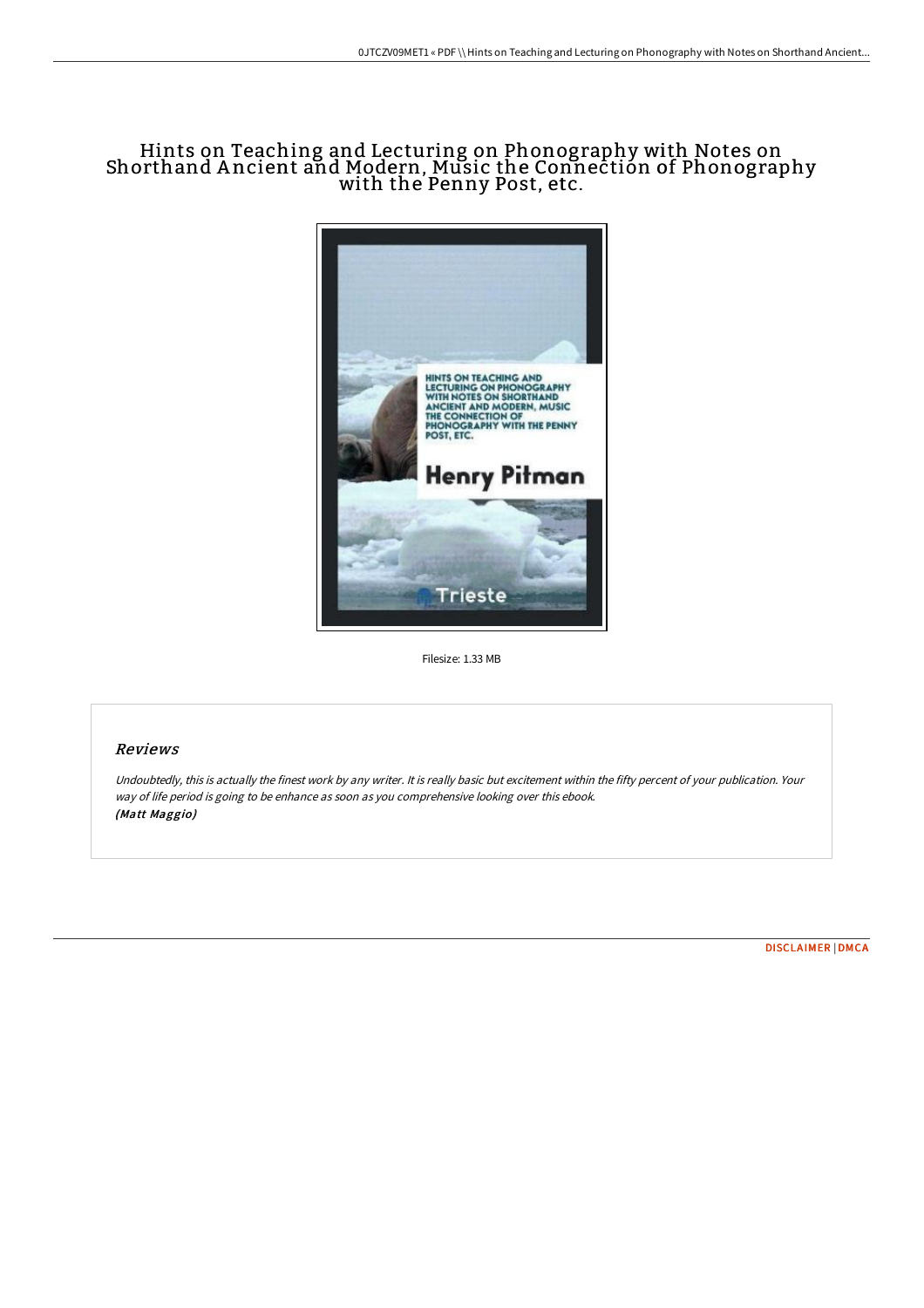#### HINTS ON TEACHING AND LECTURING ON PHONOGRAPHY WITH NOTES ON SHORTHAND ANCIENT AND MODERN, MUSIC THE CONNECTION OF PHONOGRAPHY WITH THE PENNY POST, ETC.



To get Hints on Teaching and Lecturing on Phonography with Notes on Shorthand Ancient and Modern, Music the Connection of Phonography with the Penny Post, etc. PDF, remember to follow the button listed below and save the document or get access to other information that are highly relevant to HINTS ON TEACHING AND LECTURING ON PHONOGRAPHY WITH NOTES ON SHORTHAND ANCIENT AND MODERN, MUSIC THE CONNECTION OF PHONOGRAPHY WITH THE PENNY POST, ETC. book.

Trieste Publishing, 2017. PAP. Condition: New. New Book. Delivered from our UK warehouse in 4 to 14 business days. THIS BOOK IS PRINTED ON DEMAND. Established seller since 2000.

 $PDF$ Read Hints on Teaching and Lecturing on [Phonography](http://www.bookdirs.com/hints-on-teaching-and-lecturing-on-phonography-w.html) with Notes on Shorthand Ancient and Modern, Music the Connection of Phonography with the Penny Post, etc. Online

 $\rightarrow$ Download PDF Hints on Teaching and Lecturing on Phonography with Notes on Shorthand Ancient and Modern, Music the Connection of [Phonography](http://www.bookdirs.com/hints-on-teaching-and-lecturing-on-phonography-w.html) with the Penny Post, etc.